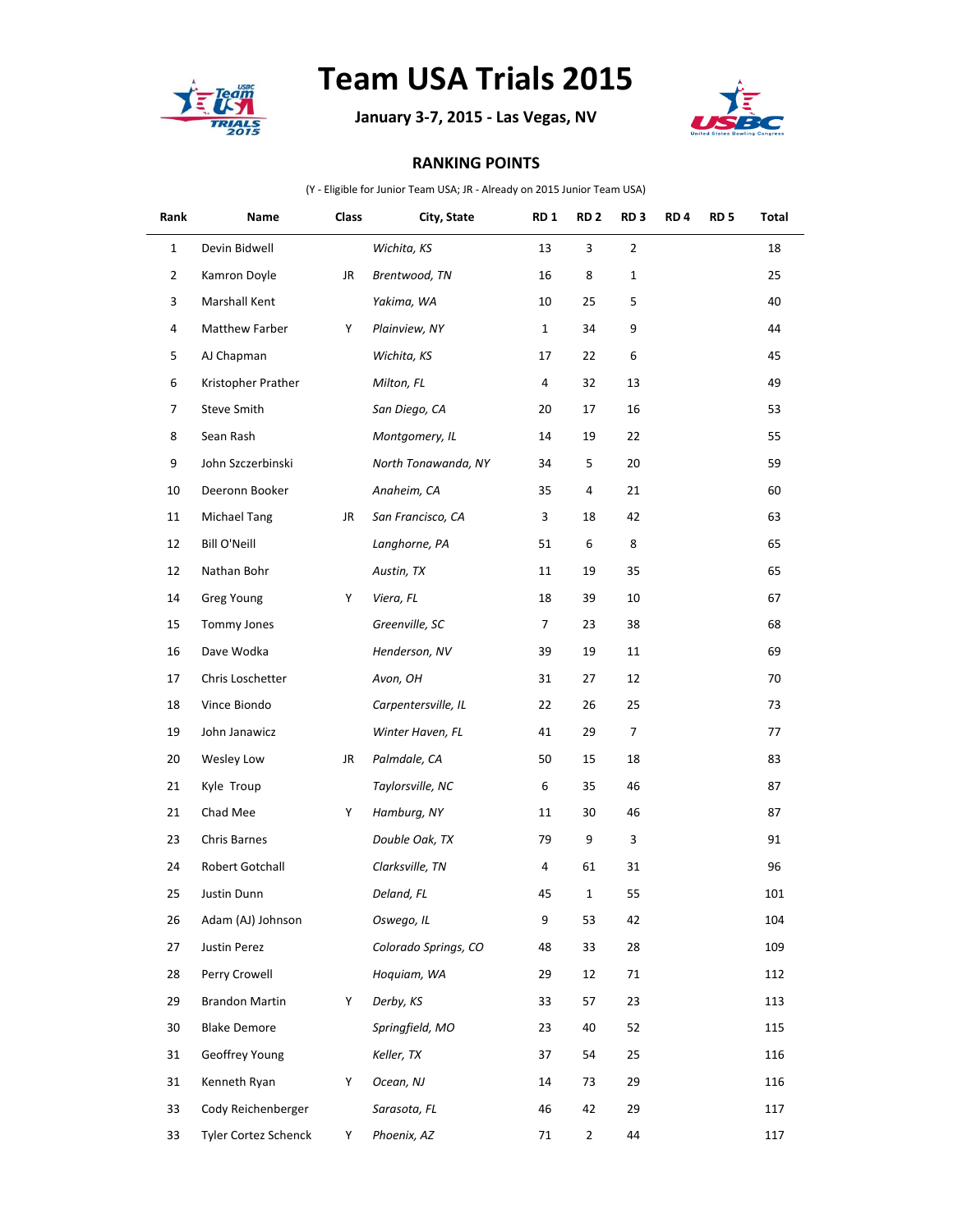| 35 | <b>Thomas McNeal</b>   | Y  | Seattle, WA           | 26             | 59  | 36  | 121 |
|----|------------------------|----|-----------------------|----------------|-----|-----|-----|
| 36 | Charles Easton         |    | Sylvania, OH          | 27             | 66  | 33  | 126 |
| 37 | <b>Tyler Sheehy</b>    | Y  | Sun Prairie, WI       | 44             | 45  | 39  | 128 |
| 38 | Sean Wilcox            | Y  | Altamonte Springs, FL | 38             | 16  | 75  | 129 |
| 39 | Michael Coffey         | JR | Melbourne, FL         | 57             | 60  | 17  | 134 |
| 40 | Darren Tang            |    | San Francisco, CA     | 8              | 71  | 60  | 139 |
| 41 | Dallas Leong           | Y  | Las Vegas, NV         | 97             | 40  | 4   | 141 |
| 42 | Justin Veitch          |    | Kenner, LA            | 25             | 37  | 81  | 143 |
| 43 | Adam Zimmerman         | Y  | Deer Park, NY         | 19             | 106 | 27  | 152 |
| 44 | Brennan Haugh          | Y  | Faribault, MN         | 90             | 42  | 24  | 156 |
| 45 | Ryan Wolfe             | Y  | Kettering, OH         | 46             | 47  | 68  | 161 |
| 46 | Andrew Anderson        | Y  | Holly, MI             | 87             | 11  | 67  | 165 |
| 47 | Sean Rangel            |    | Ralston, NE           | 60             | 50  | 60  | 170 |
| 47 | Zeke Bayt              |    | Westerville, OH       | 28             | 79  | 63  | 170 |
| 49 | <b>Tyler James</b>     | Y  | Deltona, FL           | 60             | 38  | 74  | 172 |
| 50 | Kyle Sherman           | JR | O'Fallon, MO          | 35             | 129 | 15  | 179 |
| 51 | Joshua Tajiri          |    | Anaheim, CA           | $\overline{2}$ | 123 | 57  | 182 |
| 52 | William Duen           | Y  | Indianapolis, IN      | 49             | 48  | 89  | 186 |
| 53 | Kyle Duster            | Y  | La Habra, CA          | 103            | 54  | 31  | 188 |
| 53 | <b>Trent Mitchell</b>  | Y  | Chicago, IL           | 51             | 87  | 50  | 188 |
| 55 | <b>Brendon Huntley</b> |    | Rutherfordton, NC     | 64             | 68  | 66  | 198 |
| 56 | Bryan Eaton            |    | Wyoming, MI           | 71             | 72  | 63  | 206 |
| 57 | Daniel Hanson          | Y  | Tacoma, WA            | 55             | 69  | 84  | 208 |
| 58 | Matthew Zweig          | Y  | Tempe, AZ             | 69             | 96  | 48  | 213 |
| 59 | Andrew Diley           | Y  | Conway, SC            | 107            | 75  | 36  | 218 |
| 60 | Mark Curtis            |    | Torrance, CA          | 63             | 96  | 60  | 219 |
| 61 | Alex Scott Martin      | Y  | Smyrna, GA            | 80             | 24  | 116 | 220 |
| 61 | <b>Tyler Boe</b>       | Y  | Redmond, WA           | 133            | 7   | 80  | 220 |
| 63 | Steve Lemke            |    | Nacogdoches, TX       | 23             | 120 | 78  | 221 |
| 64 | Russ Oviatt            | Y  | Sioux Falls, SD       | 40             | 46  | 143 | 229 |
| 65 | Kyle Koprowitz         | Y  | Giarad, IL            | 30             | 91  | 109 | 230 |
| 65 | Anthony Pepe           |    | East Elmhurst, NY     | 71             | 100 | 59  | 230 |
| 67 | Zach Brandt            | Y  | Kalamazoo, MI         | 127            | 58  | 49  | 234 |
| 68 | <b>Ted Pritts</b>      |    | Little Elm, TX        | 85             | 10  | 140 | 235 |
| 69 | Tyler Sadowski         |    | Roselle, IL           | 58             | 84  | 94  | 236 |
| 70 | Nathan Ricks           | Y  | Boynton Beach, FL     | 71             | 108 | 58  | 237 |
| 71 | Scott Anderson         |    | Mankato, MN           | 20             | 99  | 120 | 239 |
| 72 | Dylan Burns            |    | Garden City, KS       | 31             | 89  | 120 | 240 |
| 73 | <b>Thomas Peters</b>   | Y  | Belleville, IL        | 71             | 63  | 108 | 242 |
| 73 | Kendle Miles           | Y  | Kennesaw, GA          | 66             | 125 | 51  | 242 |
| 75 | Jayson Robarge         | Y  | Anchorage, AK         | 90             | 81  | 72  | 243 |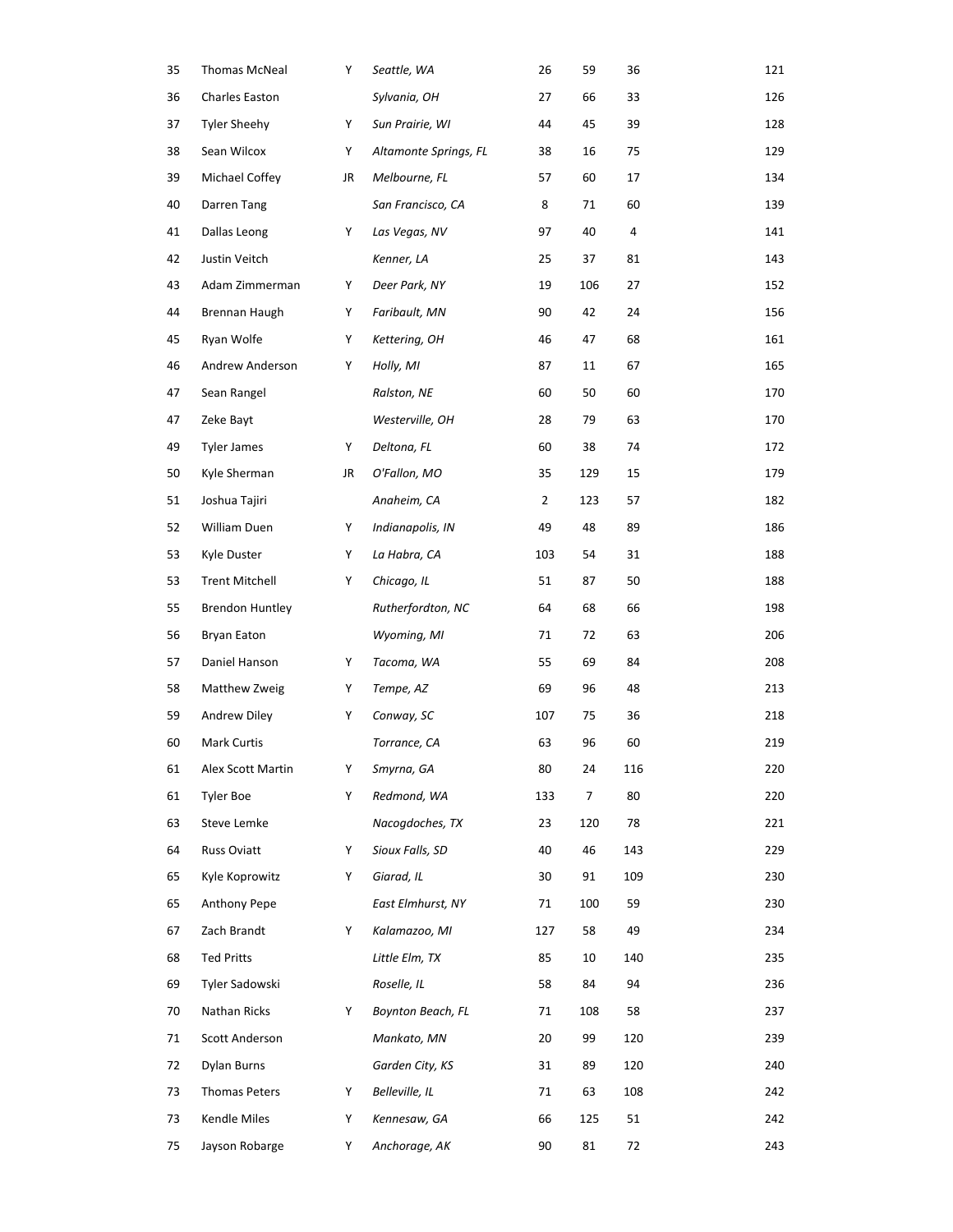| 75  | Jake Provenzano         | Y  | Wichita, KS             | 135 | 31  | 77  | 243 |
|-----|-------------------------|----|-------------------------|-----|-----|-----|-----|
| 75  | Eric Espinda            |    | Albuquerque, NM         | 59  | 86  | 98  | 243 |
| 78  | Alexander George        | Υ  | Wichita, KS             | 104 | 54  | 86  | 244 |
| 78  | <b>Brandon Fietek</b>   |    | Edina, MN               | 70  | 14  | 160 | 244 |
| 80  | Sam Cantrell            | Υ  | Citrus Heights, CA      | 82  | 13  | 150 | 245 |
| 81  | <b>Matthew Stephens</b> | Υ  | Egg Harbor Township, NJ | 71  | 52  | 124 | 247 |
| 82  | Aaron Adams             |    | Roselle, IL             | 147 | 61  | 40  | 248 |
| 83  | Daniel Kimmer           | Υ  | Monticello, MN          | 65  | 28  | 157 | 250 |
| 84  | Ronnie Fujita           | Y  | El Sobrante, CA         | 56  | 36  | 162 | 254 |
| 85  | Ric McCormick           | Y  | Cincinnati, OH          | 62  | 125 | 68  | 255 |
| 86  | Mason Yamada            | Υ  | Kenai, AK               | 80  | 131 | 45  | 256 |
| 87  | Kevin Valmonte          |    | Pomona, CA              | 110 | 64  | 85  | 259 |
| 88  | <b>Ryan Winters</b>     | Υ  | Livonia, MI             | 108 | 91  | 63  | 262 |
| 89  | Michael Preston         | JR | Naperville, IL          | 67  | 77  | 119 | 263 |
| 90  | Justin Zwaschka         | Υ  | St. Joseph, MO          | 78  | 134 | 54  | 266 |
| 90  | Andrew Heritage         | Y  | Beaverton, OR           | 51  | 122 | 93  | 266 |
| 92  | Nicholas Pate           | Υ  | Inver Grove Heights, MN | 115 | 69  | 83  | 267 |
| 92  | William Goodman         | Υ  | O'Fallon, IL            | 71  | 109 | 87  | 267 |
| 94  | Randy Cote              |    | Red Rock, AZ            | 119 | 49  | 102 | 270 |
| 95  | Jacques Kaune           |    | Anchorage, AK           | 115 | 144 | 14  | 273 |
| 96  | Taylor Koerner          | Υ  | Faribault, MN           | 42  | 138 | 96  | 276 |
| 97  | Corben Sadowski         | Υ  | Roselle, IL             | 100 | 73  | 104 | 277 |
| 98  | <b>Austin Thompson</b>  | Υ  | San Diego, CA           | 93  | 50  | 135 | 278 |
| 99  | Joseph Grondin          | Υ  | San Pedro, CA           | 54  | 120 | 112 | 286 |
| 100 | Darwin Wimer            |    | Mesquite, NV            | 94  | 154 | 40  | 288 |
| 101 | Aaron Yuratovich        | Υ  | Olathe, KS              | 108 | 116 | 68  | 292 |
| 102 | Joshua Rondino          | Y  | Lilburn, GA             | 111 | 83  | 99  | 293 |
| 103 | Mick Eaton              |    | Wyoming, MI             | 83  | 82  | 129 | 294 |
| 103 | Jonathan Bowman         | Y  | Peru, NY                | 83  | 109 | 102 | 294 |
| 105 | Michael Eaton           |    | Mason, OH               | 129 | 75  | 91  | 295 |
| 105 | Andrew Herbert          | Y  | Eden, NY                | 92  | 114 | 89  | 295 |
| 107 | Brian Valenta           |    | Lockport, IL            | 104 | 93  | 99  | 296 |
| 108 | Patrick Hanrahan        | Y  | Greenwich, CT           | 123 | 159 | 19  | 301 |
| 109 | <b>Bradley Crouse</b>   | Y  | Nazareth, PA            | 89  | 164 | 52  | 305 |
| 110 | Joey Krison             |    | Anchorage, AK           | 138 | 96  | 73  | 307 |
| 111 | Kyle Krol               | Y  | Tinley Park, IL         | 132 | 42  | 134 | 308 |
| 112 | Kyle King               |    | Glendale, AZ            | 100 | 79  | 131 | 310 |
| 112 | Dakota Vostry           | Y  | Bolingbrook, IL         | 102 | 111 | 97  | 310 |
| 114 | <b>Brian Monnette</b>   | Y  | Lakewood, WA            | 98  | 88  | 125 | 311 |
| 115 | Brandon Biondo          | Y  | Carpentersville, IL     | 118 | 94  | 101 | 313 |
| 116 | Nicholas Duplan         | Y  | Citrus Heights, CA      | 138 | 142 | 34  | 314 |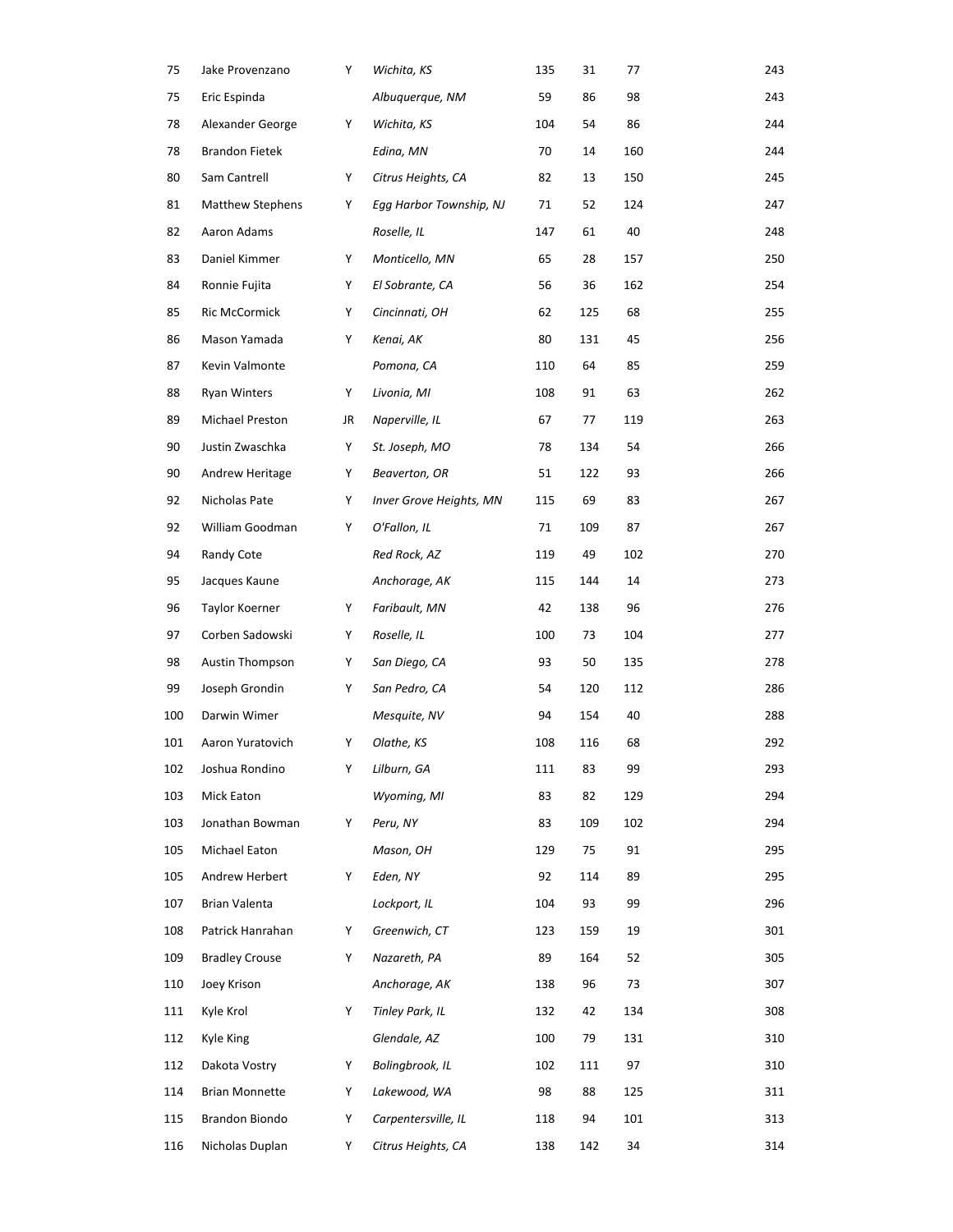| 117 | Ryan Patterson         | Y | Washington, WV          | 43  | 138 | 135 | 316 |
|-----|------------------------|---|-------------------------|-----|-----|-----|-----|
| 118 | Riley N. Smith         |   | Kenosha, WI             | 113 | 105 | 113 | 331 |
| 118 | Michael Martell        | Y | Brooklyn, NY            | 149 | 78  | 104 | 331 |
| 120 | <b>Terrance Rock</b>   | Υ | Henderson, NV           | 143 | 95  | 94  | 332 |
| 121 | Alec Dudley            | Υ | Anchorage, AK           | 120 | 133 | 81  | 334 |
| 122 | Kevin Bienko           | Y | Buffalo, NY             | 112 | 117 | 107 | 336 |
| 123 | Jack Celmer            | Y | Wernersville, PA        | 148 | 115 | 75  | 338 |
| 123 | Darryl Carreon         |   | Woodbridge, VA          | 155 | 127 | 56  | 338 |
| 125 | Robert Altieri         |   | Vancouver, WA           | 87  | 111 | 141 | 339 |
| 126 | Matthew Diamond        | Y | Dayton, OH              | 67  | 150 | 128 | 345 |
| 126 | Jacob Fukuyama         |   | Aiea, HI                | 133 | 67  | 145 | 345 |
| 128 | Joshua Pate            | Υ | Inver Grove Heights, MN | 123 | 100 | 123 | 346 |
| 129 | Benjamin Walk          |   | Lincoln, NE             | 159 | 65  | 137 | 361 |
| 130 | Benjamin Hardin        | Y | Tampa, FL               | 98  | 104 | 164 | 366 |
| 131 | Joseph Smith           |   | Watervliet, NY          | 106 | 113 | 148 | 367 |
| 131 | <b>Brandon Dodge</b>   | Y | North Bend, NE          | 125 | 131 | 111 | 367 |
| 133 | Jacob Kersten          | Y | Clarkston, MI           | 140 | 89  | 147 | 376 |
| 133 | Nicholas Carbonetto    | Y | <b>Bluffton, NY</b>     | 166 | 100 | 110 | 376 |
| 135 | Eric Gauroniak         | Y | Palm City, FL           | 95  | 137 | 149 | 381 |
| 136 | Conor Mulderrig        | Y | Winston Salem, NC       | 160 | 148 | 79  | 387 |
| 137 | Justin Bui             |   | Terrytown, LA           | 95  | 160 | 133 | 388 |
| 138 | Andrew Bonin           | Y | Greenwood, AR           | 131 | 143 | 120 | 394 |
| 139 | Jose Pluma             |   | Fairbanks, AK           | 137 | 146 | 115 | 398 |
| 139 | Jaxon Helland          | Y | Mound, MN               | 142 | 152 | 104 | 398 |
| 141 | Nicholas Pollak        | Y | Las Vegas, NV           | 151 | 161 | 88  | 400 |
| 142 | Lucas Vernon           | Y | Lee'S Summit, MO        | 162 | 103 | 139 | 404 |
| 143 | <b>Briley Haugh</b>    | Y | Faribault, MN           | 158 | 129 | 118 | 405 |
| 143 | Tristan Leyen          | Y | Perry Hall, MD          | 162 | 84  | 159 | 405 |
| 145 | <b>Brandon Wanders</b> | Υ | Trabuco Canyon, CA      | 145 | 107 | 157 | 409 |
| 146 | Reed Ross              | Υ | Faribault, MN           | 169 | 128 | 114 | 411 |
| 147 | Cory Lenz              |   | Rockford, IL            | 121 | 166 | 129 | 416 |
| 147 | Phillip Friedman       | Y | East Brunswick, NJ      | 85  | 165 | 166 | 416 |
| 149 | Christopher Hollis     |   | Canal Winchester, OH    | 144 | 134 | 142 | 420 |
| 150 | Christopher Canterbury | Y | South Charleston, WV    | 130 | 145 | 146 | 421 |
| 151 | William Thompson       |   | Romeoville, IL          | 113 | 147 | 163 | 423 |
| 152 | Chris Hefner           |   | Fullerton, CA           | 136 | 162 | 126 | 424 |
| 153 | Ryan Dudley            | Y | Anchorage, AK           | 165 | 169 | 91  | 425 |
| 154 | JT "Action" Jackson    |   | Los Angeles             | 126 | 149 | 151 | 426 |
| 155 | Nicholas Binetti       | Y | St. Charles, IL         | 122 | 168 | 138 | 428 |
| 156 | Brandon Zayhowski      |   | Latham, NY              | 153 | 150 | 126 | 429 |
| 156 | Gary Ward              |   | El Paso, TX             | 117 | 158 | 154 | 429 |